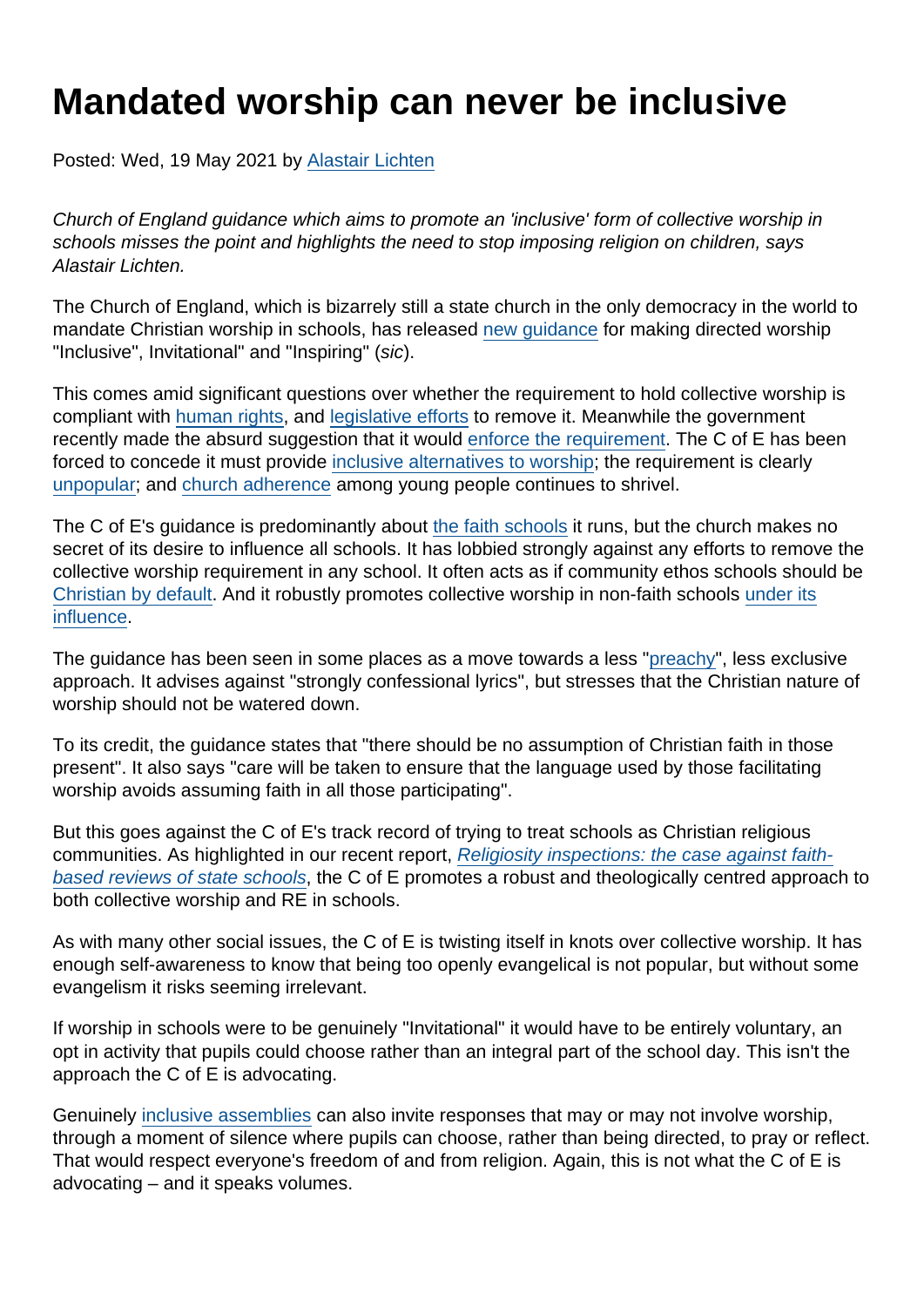The only freedom the church's guidance mentions is not the right to be free from imposition of worship, it is "freedom of those of different faiths and those who profess no religious faith to be present".

The guidance makes limited reference to the right to withdraw from collective worship, reflecting the C of E's limited regard for this right. There is no reference to inclusive alternatives, perhaps as the church only wants one 'invitation' on offer. It does nothing to address coercive practices in C of E faith schools which discourage withdrawal and marginalise those who do not wish to take part. Perhaps this is all part of the 'invitation'.

The current debate and developing case law surrounding collective worship should prompt the government to [review its own outdated guidance](https://www.secularism.org.uk/opinion/2019/08/the-government-must-respond-to-pressure-to-end-compulsory-school-worship), which currently states worship should include "reverence or veneration paid to a divine being or power".

But reforms and guidance which dance around the issue are not enough. Ultimately, requiring children to worship in school is incompatible with the right to freedom of religion and belief. Assemblies shouldn't impose religion on children. And that means the law that requires acts of worship should be removed from the statute book and replaced with a duty on schools to hold genuinely inclusive assemblies for all.

Image by [Jaime Wiebel](https://pixabay.com/users/jaimewiebel-2013133/?utm_source=link-attribution&utm_medium=referral&utm_campaign=image&utm_content=1510773) from [Pixabay](https://pixabay.com/?utm_source=link-attribution&utm_medium=referral&utm_campaign=image&utm_content=1510773).

[Discuss on Facebook](https://www.facebook.com/NationalSecularSociety/posts/3994781330590188?__cft__[0]=AZV51ViGjHr2gebA3rCmRQzqAwZ-e5pr2vrrtk_6xLTZwxQM5ndvjLwnDEWOs9M17-wE6kp82OD_wC8zvaRwzS3t0WrC7JWfYqq5zsJB2g1QBoJU_t_qeNcM3VX-HlC0WbcjcFybVrP25tXVLazsfVnS9WWJj-QGN1hZciypN1zym3SWFwz8o8-iDNGyL1hd-D8&__tn__=,O,P-R)

Alastair Lichten

Alastair [\(@AlastairLichten](https://twitter.com/alastairlichten)) is a former head of education at the National Secular Society. The views expressed in our blogs are those of the author and do not necessarily represent the views of the NSS.

## End compulsory worship

Ask your MP to help put an end to compulsory worship in schools.

- [Find out more](https://www.secularism.org.uk/end-compulsory-worship/)
- [Write to your MP](https://www.secularism.org.uk/write-to-your-mp,end-compulsory-worship-in-schools.html)
- [Share on What's App](whatsapp://send?text=http://www.secularism.org.uk/opinion/2021/05/mandated-worship-can-never-be-inclusive?format=pdf)
- [Share on Facebook](https://www.facebook.com/sharer/sharer.php?u=http://www.secularism.org.uk/opinion/2021/05/mandated-worship-can-never-be-inclusive?format=pdf&t=Mandated+worship+can+never+be+inclusive)
- [Share on Twitter](https://twitter.com/intent/tweet?url=http://www.secularism.org.uk/opinion/2021/05/mandated-worship-can-never-be-inclusive?format=pdf&text=Mandated+worship+can+never+be+inclusive&via=NatSecSoc)
- [Share on Email](https://www.secularism.org.uk/share.html?url=http://www.secularism.org.uk/opinion/2021/05/mandated-worship-can-never-be-inclusive?format=pdf&title=Mandated+worship+can+never+be+inclusive)
- [Subscribe to RSS Feed](/mnt/web-data/www/cp-nss/feeds/rss/news)

Tags: [Collective Worship,](https://www.secularism.org.uk/opinion/tags/Collective+Worship) [Education](https://www.secularism.org.uk/opinion/tags/Education)

Related Campaigns